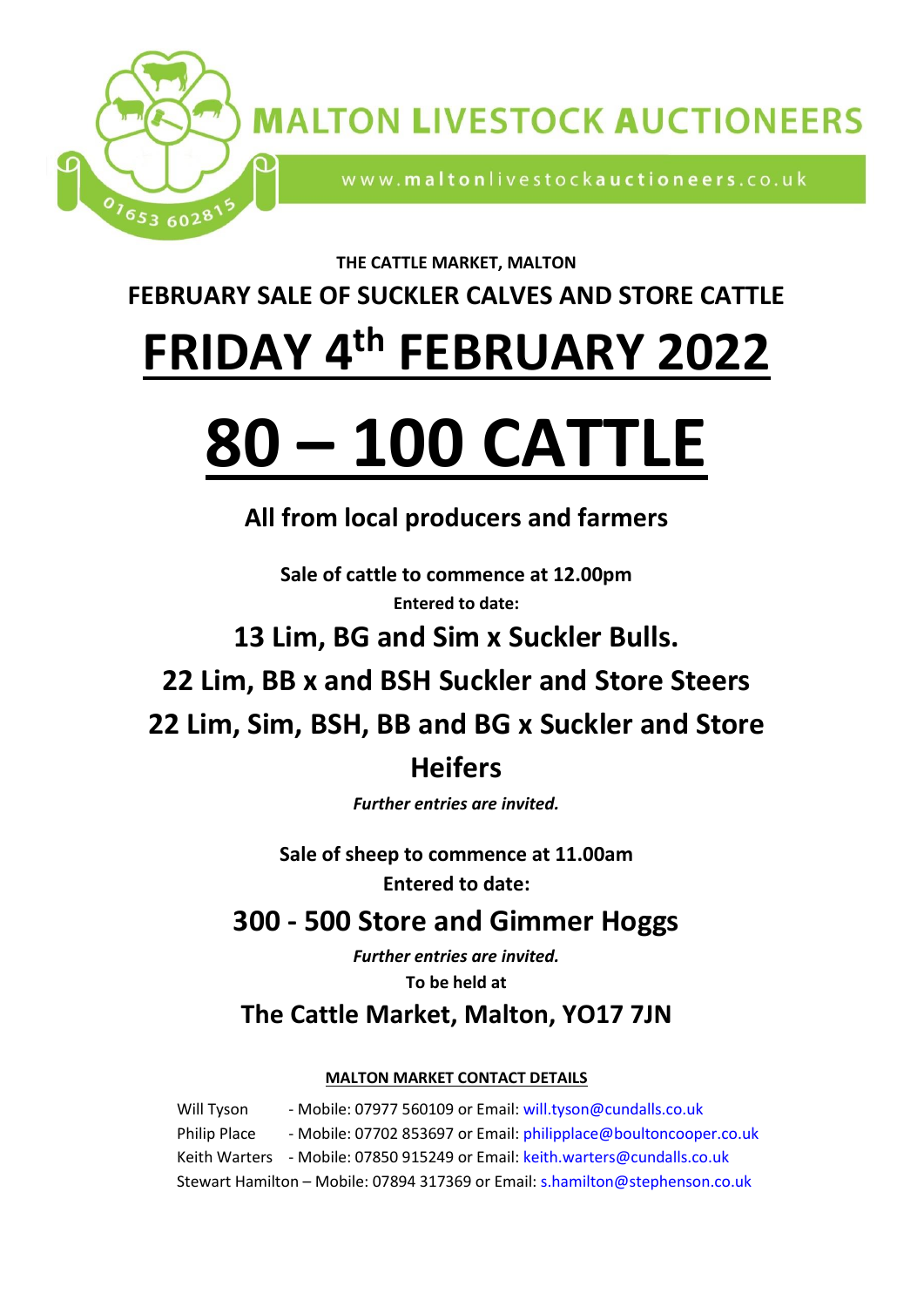#### **SALE INFORMATION**

- Vendors, please note that all cattle born after 1<sup>st</sup> January 1998 must be double tagged and accompanied to the market with their own fully competed passports.
- All store cattle should be penned by 11.00am. The market will be open at 7.00am
- Sale will commence at 12.00 noon with all bulls being sold first and followed by steers and heifers thereafter, cows and calves will be sold before store bulls.
- Order of sale drawn by ballot on the day.

#### **BREEDING CATTLE**

1 BB x in calf cow (2nd calver) with Lim x heifer calf (9 months) at Foot – D&V Ulliott, Silpho

#### **SUCKLER AND FEEDING BULLS**

1 Pure Bred Sim Suckler Bull (10 months) – C Clark and Son, Sledmere 3 Sim x Suckler Bulls (9-10 months) – C Clark and Son, Sledmere All wormed, weaned, BVD tested/free and on barley 2 Lim x Suckler Bulls (8 Months) – NA Dowsland, Salton 3 Lim x Suckler Bulls (11 months) – JD Whitaker, Filey 4 Belted Galloway bulls – GD Warters & Son, Flixton

#### **SUCKLER CALVES AND STORE CATTLE**

5 Sim x store heifers (9-10 months) – C Clark and Son, Sledmere 10 Lim x BB Steers (10-12 months) – G Bell and Son, Normanby 1 Lim x Steer (15 months) – DD and P Barnes, Yapham 4 Lim x heifers (11 months) – DD and P Barnes, Yapham 1 Belted Galloway heifer – GD Warters & Son, Flixton 2 Lim x heifers (18-24 Months) – RS Wilkinson, Keldholme 2 Lim x steers (10-11 months) – Ashcourt Farm, Millington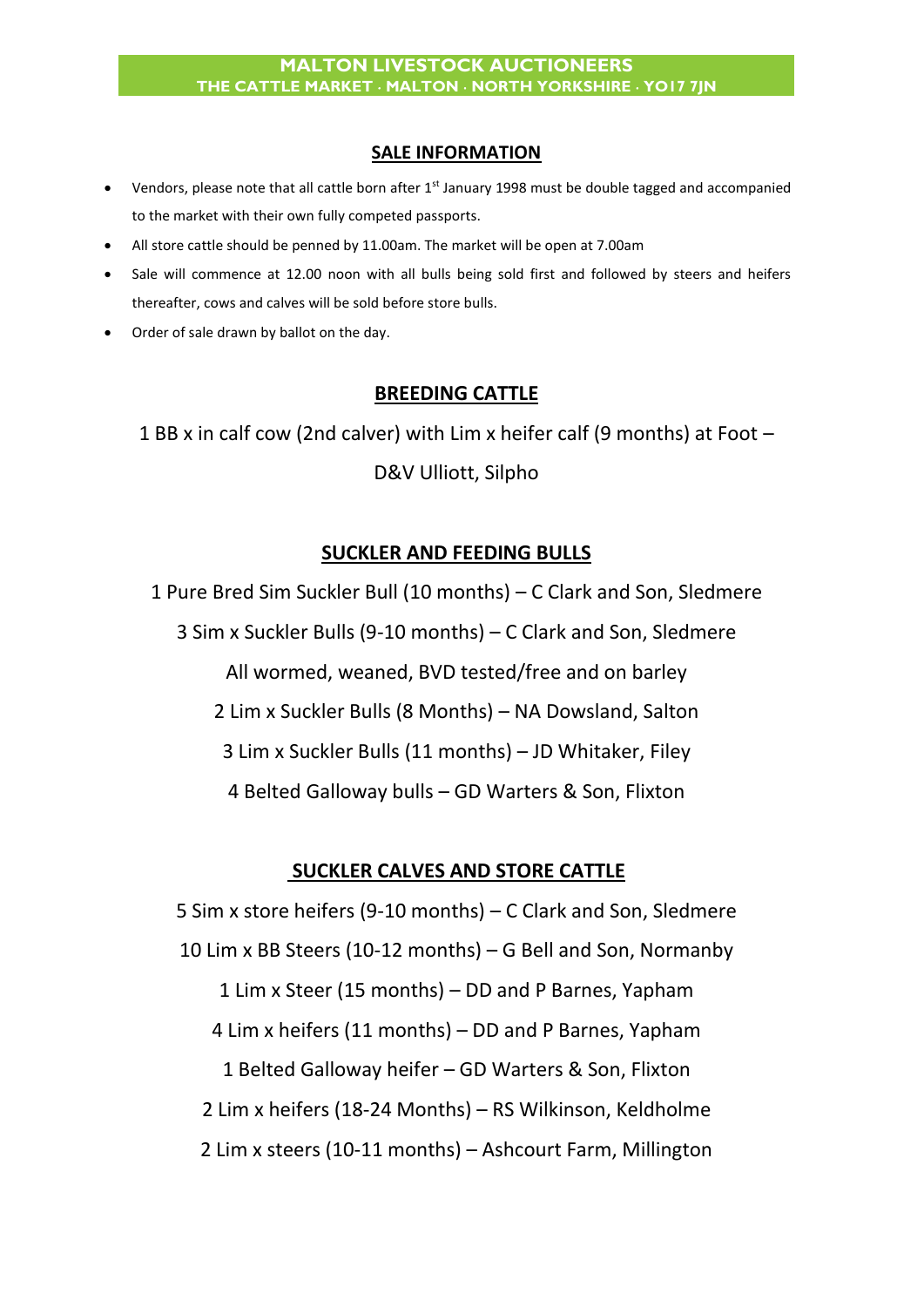#### **MALTON LIVESTOCK AUCTIONEERS THE CATTLE MARKET MALTON NORTH YORKSHIRE YO17 7JN**

2 BSH x steers (10-11 months) – Ashcourt Farms, Millington 4 BSH x heifers (10-11 months) – Ashcourt Farms, Millington 1 BSH x heifer (12 months) – KN Hurst, Salton 3 BSH x steers (11-12 months) – KN Hurst and G Potter, Salton 2 BB x steers (18-20 months) – P Foxton, Silpho 2 BB x heifers (18-20 months) – P Foxton, Silpho 3 Lim x heifers (12 months) – P Nesom, Wilton



**P Foxton BB x store heifers** 

#### **FRIDAY 4th FEBRUARY FROM 11.00AM**

60 Texel x hoggs – DR Brotherton, Whitwell

20 Suffolk x hoggs – JA Boyes, Low Dalby

50 Texel x store hoggs – R&J Myres, Bransdale

50 Texel x store hoggs - J Medforth, Malton

**300 to 500 expected**

#### **SPECIAL ENTRY OF IN-LAMB EWES**

DT Sowersby, Etton, (Flock Reduction) 60 Suffolk & Texel x shearlings / 1-3crop ewes, scanned in lamb (200%) to Texel and due 01/04/22